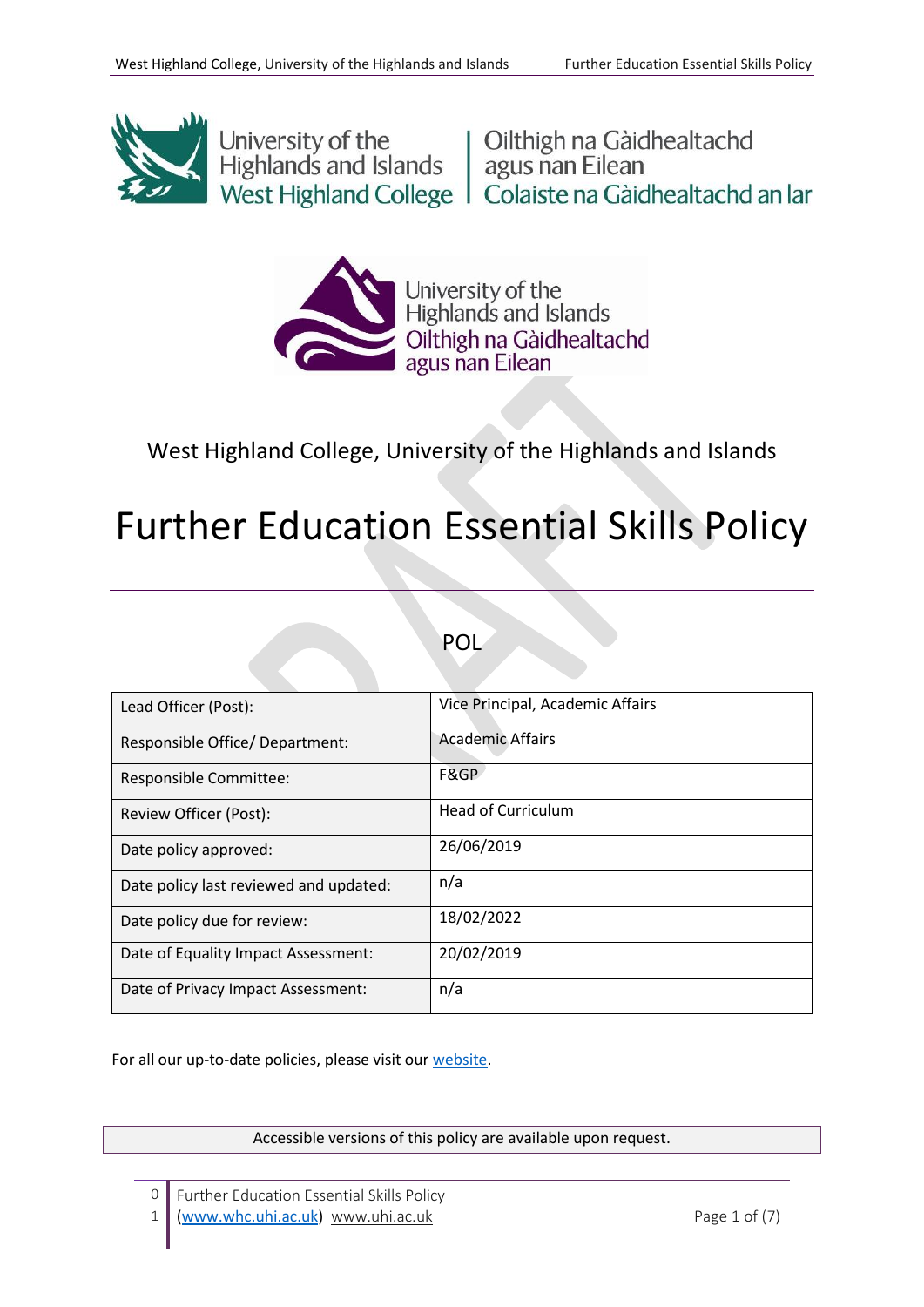$\overline{\phantom{0}}$ 

# Policy Summary

| Overview                         | This policy is required to set out a regional approach to Further Education<br>Essential Skills for West Highland College and all academic partners in the<br>University of the Highlands and Islands partnership.                                                  |  |  |
|----------------------------------|---------------------------------------------------------------------------------------------------------------------------------------------------------------------------------------------------------------------------------------------------------------------|--|--|
| Purpose                          | This policy sets outs a robust and transparent framework for the delivery of<br>Essential Skills in Further Education programmes of study, creating parity of<br>experience for students across the University of the Highlands and Islands<br>partnership.         |  |  |
| Scope                            | This policy applies to all further education programmes of study. Certain<br>courses are exempt, as set out in Section 4.2.                                                                                                                                         |  |  |
| Consultation                     | The policy has been developed by practitioners from across all partners.<br>The policy received feedback from Senior Management Curriculum Team,<br>before being endorsed by Partnership Council. The policy was then sent to<br>Boards of Management for approval. |  |  |
| Implementation and<br>Monitoring | Staff in Academic Partners will be responsible for local implantation. The<br>Policy Ownership Group will reconvene to review and monitor the policy.                                                                                                               |  |  |
| <b>Risk Implications</b>         | Risk will be mitigated by streamlining the student experience of Essential<br>Skills across the region.                                                                                                                                                             |  |  |
| Link with Strategy               | The policy is aligned to the UHI Strategic Vision and Plan 2015-20 whereby<br>the university is committed to continue to meet the needs of students<br>within the region.<br>The policy supports the Learning and Teaching Enhancement Strategy by                  |  |  |
|                                  | contributing to the development of values of Learning for Employment,<br>Assessment and Feedback for Learning and Supporting the Learner as an<br>Individual.                                                                                                       |  |  |
| <b>Impact Assessment</b>         | Equality Impact Assessment: Completed - No action necessary.                                                                                                                                                                                                        |  |  |
|                                  | Privacy Impact Assessment: n/a                                                                                                                                                                                                                                      |  |  |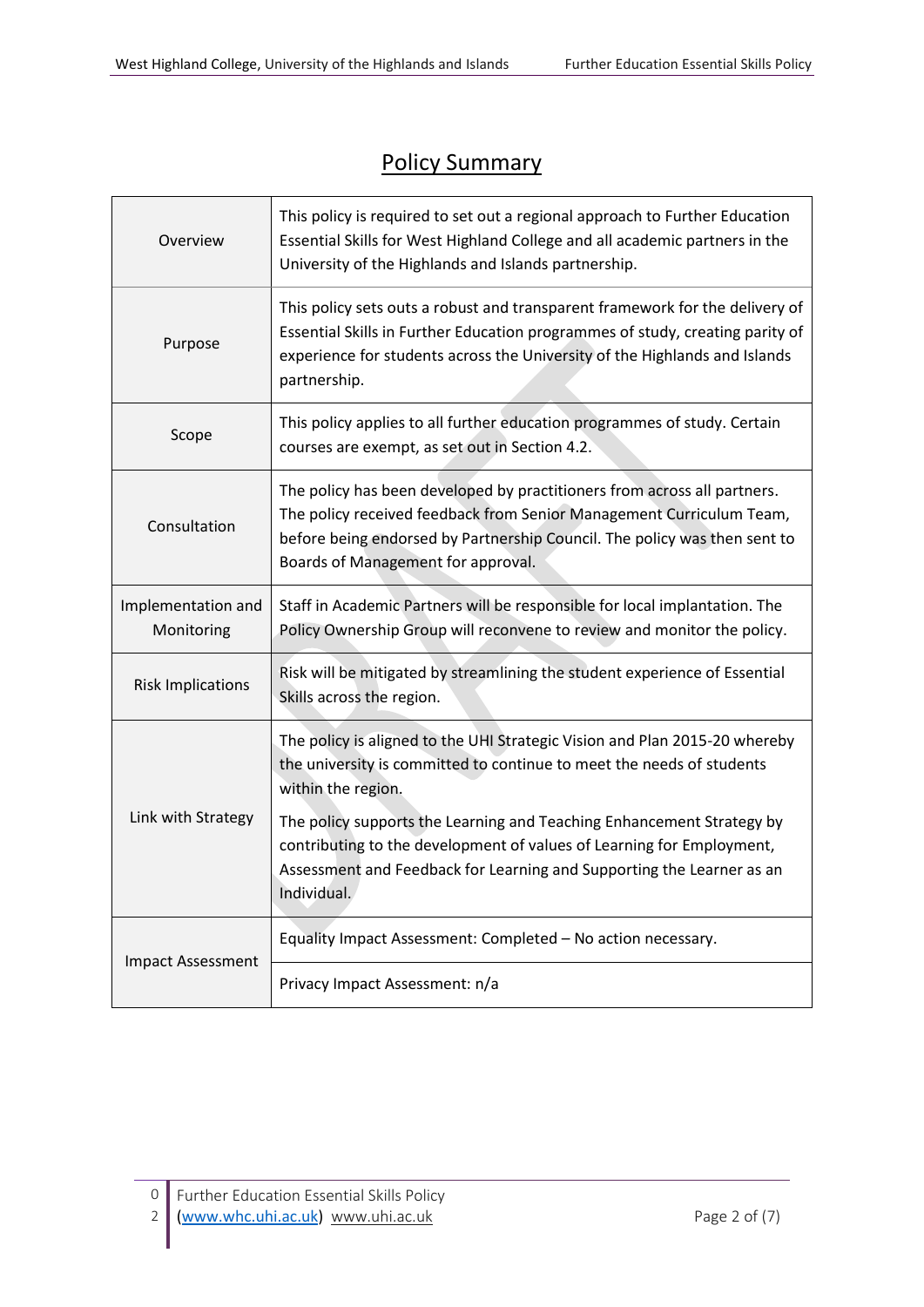## 1. Policy Statement

- 1.1 The policy sets out to create a coherent and comprehensive approach to support and optimise the regional and local delivery of Essential Skills in the Academic Partners of the University of the Highlands and Islands providing further education*.*
- 1.2 Created to meet government policy and facilitate the improvement of outcomes for all students, the policy will raise the profile of Essential Skills amongst both the staff and students. Reinforcement of Essential Skills in the curriculum and colleges will highlight the value of these skills and their lifelong role in development and achieving positive destinations.
- 1.3 The Organisation for Economic Co-operation and Development (OECD) state in their 2013 report, *[Skilled for Life](http://www.oecd.org/skills/piaac/SkillsOutlook_2013_ebook.pdf)*, that: 'Skills transform lives, generate prosperity and promote social inclusion. Without the right skills, people are kept at the margins of society, technological progress does not translate into economic growth, and enterprises and countries can't compete in today's globally connected and increasingly complex world'. The University of the Highlands and Islands and its partner colleges aim to be at the forefront of promoting the benefits of skills for students and staff.
- 1.4 All colleges are encouraged to be innovative in their approach to essential skill delivery, and to share successful practice with other Academic Partners. The policy recognises that no single approach or methodology is superior to another, and the optimum delivery will depend on the individual students, subject and local context.

## 2. Definitions

- 2.1 **Scottish Credit and Qualifications Framework ("SCQF")** SCQF is the national qualifications framework for Scotland. The SCQF helps education and training providers of all kinds to identify the level that has been studied in a particular subject and make it easier to transfer credit point between different learning programmes.
- 2.2 **Essential Skills** as set out in *[Skills for Scotland](https://www.gov.scot/Publications/2007/09/06091114/14)*, Essential Skills consists of the following:
	- **Personal and learning Skills** that enable individuals to become effective lifelong learners;
	- **Literacy, digital literacy and numeracy**;
	- **The five Core Skills** (see 2.4);
	- **Employability skills** that prepare individuals for employment rather than for a specific occupation;
- 2.3 **Vocational skills** are specific to a particular occupation or sector.
- 2.4 **Core Skills** As developed by Scottish Qualifications Authority (SQA), the five Core Skills are the skills most needed in many work environments. In addition to SQA, other awarding bodies may be used for Core Skill accreditation.

Jobs require some level of ability in some or all of these skills. The Core Skills are: Communication, Numeracy, Information & Communication Technology, Working with Others and Problem Solving. Core Skills can be awarded via qualifications between SCQF Levels 3 and 6. Please refer to [Appendix 1](https://myuhi.sharepoint.com/sites/eo-fespe/Core%20Skills%20Policy%20Ownership%20Group/CoreSkillsPolicy-Appendix1.vsdx?d=w22bfa9aeb97d4d4baa2b4362c7c12c20) for a diagram setting out the Core Skills in relation to the other Skills frameworks.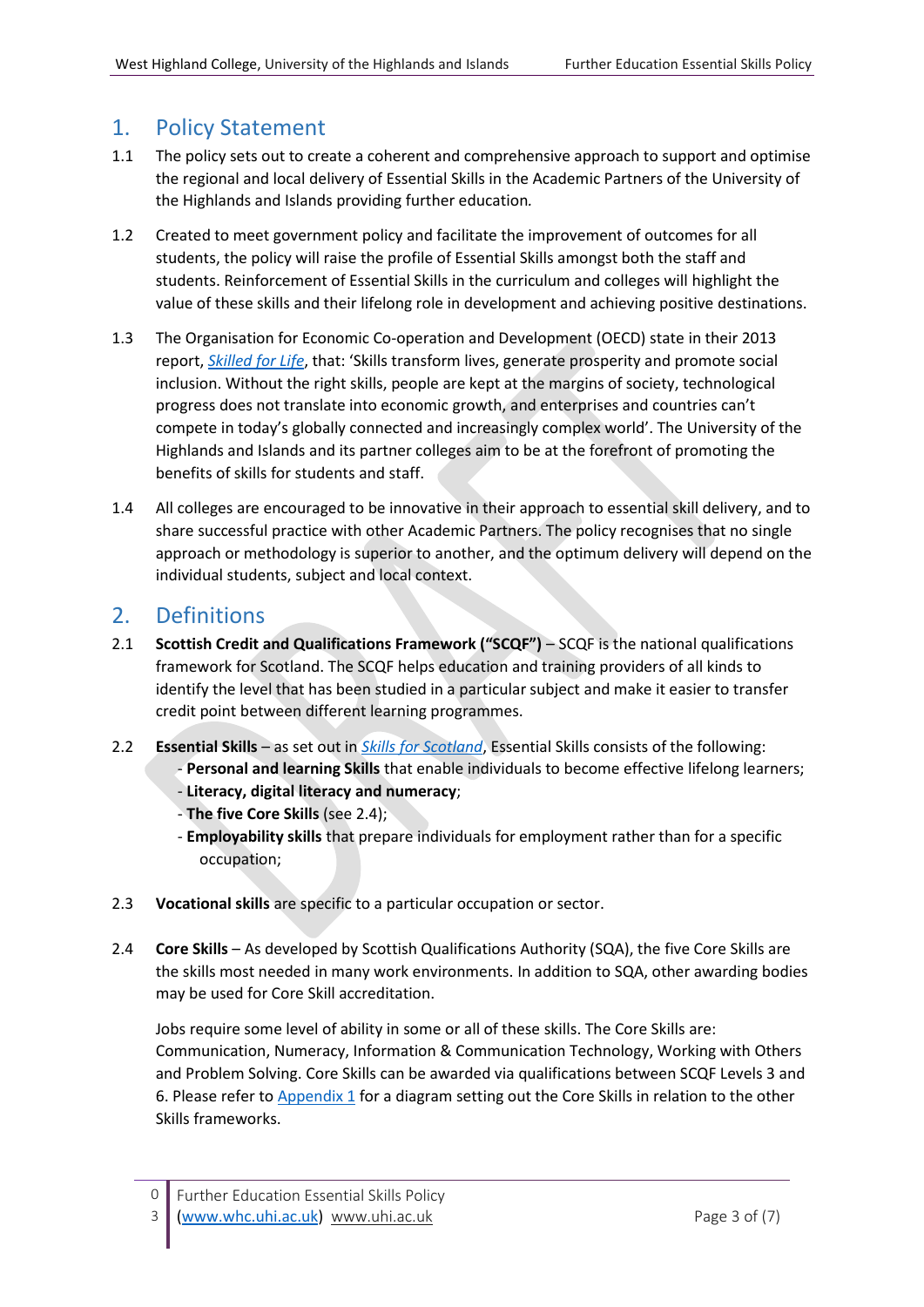2.5 **Delivery Models** – The delivery model(s) chosen to deliver Core Skills are dependent on available resources and the vocational content of the course. Optimum delivery may involve elements of different approaches. Further details are given in [Appendix 2](https://myuhi.sharepoint.com/sites/eo-fespe/Core%20Skills%20Policy%20Ownership%20Group/CoreSkillsPolicy-Appendix2.vsdx?d=w6f830b934fec4a43a60659258cd23852) of five example delivery models (Discrete, Contextualised, Integrated, Embedded and Cross-Assessed).

#### 3. Purpose

- 3.1 This policy sets outs a robust and transparent framework for the delivery of Essential Skills in Further Education programmes of study.
- 3.2 The policy will create a parity of experience for students across the partnership, ensuring that all students have the opportunity to develop the skills required for employment and academic progression. Essential Skills play a crucial role in the academic and holistic development of students, and complement the vocational content and technical skills developed on courses. Development of Essential Skills is priority for each college, across all curriculum areas and involving all staff and students.
- 3.3 Development of Essential Skills will be explicit in delivery across all programmes in the Further Education setting.

Academic Partners will ensure staff promote and signpost through planning and delivery ensuring students develop contextually relevant skills, knowledge and understanding to meet their specific vocational and wider skillsets.

#### 3.4 **Research and Evidence**

- Skills Development Scotland, in their 2017 publication *[Jobs and skills in Scotland](https://www.skillsdevelopmentscotland.co.uk/media/43852/jobs-and-skills-in-scotland-2017-main-report.pdf)*, emphasise the importance of skills: 'Where skills shortages and skills gaps occurred, these were most often caused by a lack of soft skills, for example the ability to manage tasks and people. This suggests that there is a need to place more emphasis on soft skills throughout the education and training system to ensure that it delivers workers who have sufficient hard and soft skills.' This emphasises the importance of increasing the profile and delivery of Essential Skills alongside the vocational content of courses.

- Development of Essential Skills plays a vital role in the lives of individuals during and after their college course. [National Numeracy estimate](https://www.nationalnumeracy.org.uk/cost-outcomes-associated-low-levels-adult-numeracy-uk-2014) that the cost of poor numeracy to the United Kingdom economy is at least £20.2billion, equivalent to 1.3% of GDP.

- A House of Commons Science and Technology Committee report, *[Digital Skills Crisis](https://publications.parliament.uk/pa/cm201617/cmselect/cmsctech/270/270.pdf)*, stated: 'Digital skills are becoming increasingly essential for getting access to a range of products and services. However, there is a digital divide where up to 12.6 million of the adult UK population lack basic digital skills. An estimated 5.8 million people have never used the internet at all. This digital skills gap is costing the UK economy an estimated £63 billion a year in lost additional GDP.'

- [The Open University Business Barometer 2018](https://ounews.co/business-law/business/new-ou-report-reveals-financial-cost-of-the-skills-shortage/) reported that it had cost organisations across the UK £6.3 billion to plug the skills gap, with talented workers benefitting from an additional £2.16 billion due to their in-demand skills. 28% of business reported applicants lacking IT skills, and 20% reported candidates lacking soft skills (e.g. communication and problem solving); these areas are three of the five Core Skills.

- Highlands and Islands Enterprise [research](http://www.hie.co.uk/regional-information/economic-reports-and-research/archive/hie-business-panel-survey---workforce--skills-and-young-talent.html) showed that 73% of businesses in the region anticipated difficulty in recruiting young talent with highly sought after skills such as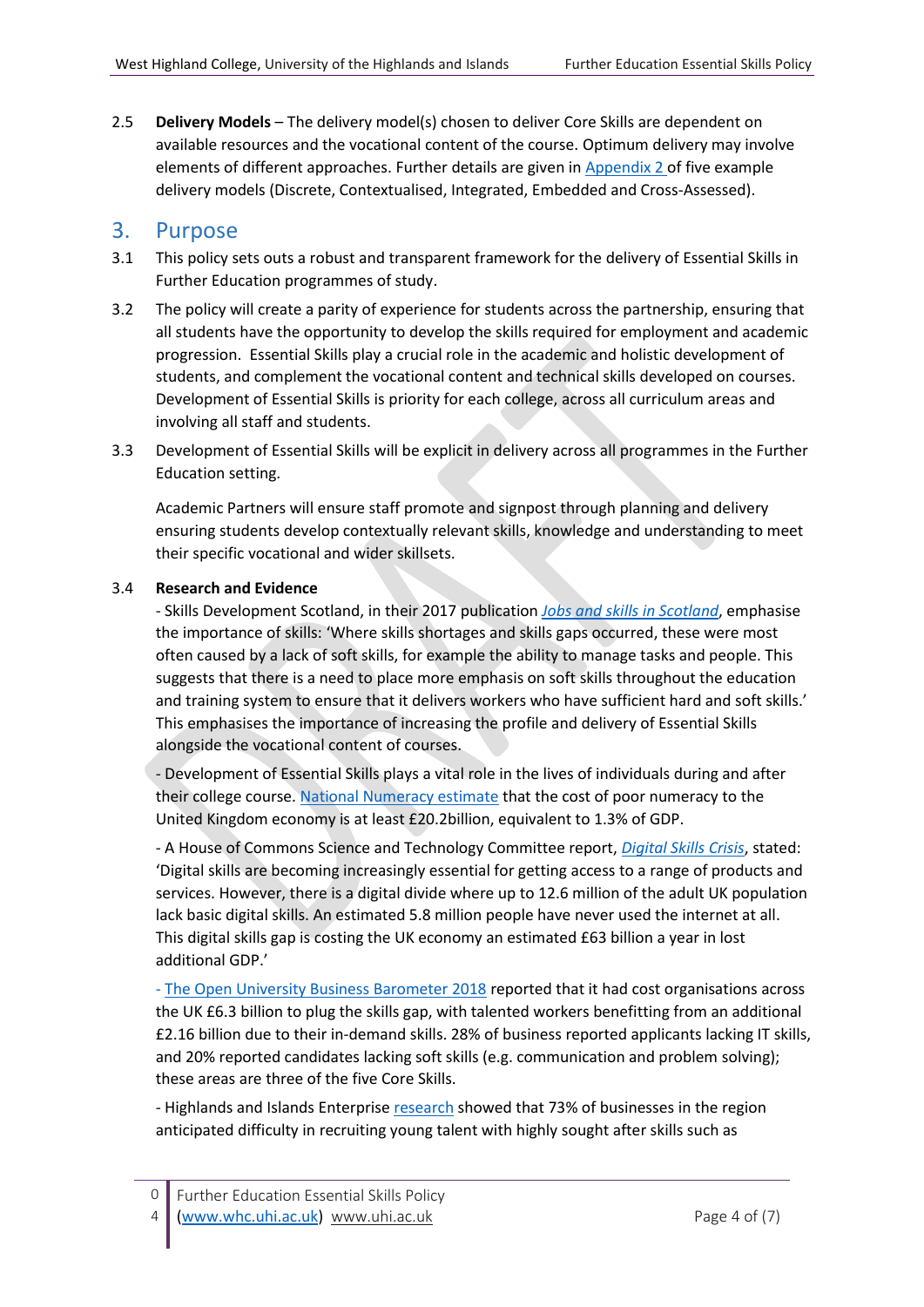communication, being a good team player, a desire to continue their learning/skills development and the ability to work independently.

- 3.5 The Skills for Learning, Skills for Life and Skills for Work agenda set out in Curriculum for [Excellence](https://education.gov.scot/scottish-education-system/policy-for-scottish-education/policy-drivers/cfe-(building-from-the-statement-appendix-incl-btc1-5)/What%20is%20Curriculum%20for%20Excellence?) establishes the development of essential skills in our students as a priority. The Scottish Funding Council (SFC) has also emphasised that [colleges have a significant role to play](http://www.sfc.ac.uk/web/FILES/GUI_SFCGD212016_CollegeOAGuidance1718/SFCGD212016_College_Outcome_Agreement_Guidance_2017-18.pdf) in implementing the Government's skills strategy and college performance will be assessed in this regard through the Education Scotland Quality Framework, How Good is Our College.
- 3.6 A key element of this policy is that Communication, Numeracy, Information and Communication Technology will be included in and certificated in all full time Further Education programmes of study (or reflected in a student's Skills Profile). Certification can be through any awarding body or college certificate. It is expected that Problem Solving and Working with Others will be included but not necessarily certificated.
- 3.7 For part time courses, teaching staff will emphasise to students the importance of skills, identifying when skills are being taught and highlight transferability of skills. Opportunities will also be created through curriculum design to promote skills development.
- 3.8 Skills development allows students to meet entry requirements for higher level courses, facilitates pathways into employment and promotes progression in learning.
- 3.9 Diagnostic assessment activity will be carried out during the recruitment process or at the beginning of the course. It provides valuable information to ensure that students are supported appropriately in their learning by adapting materials and setting the initial pace of learning.

This diagnostic assessment information can be shared across delivery teams to provide a rounded picture of the strengths of a student and their areas for development, to ensure that the existing Communication, Numeracy and ICT skills of the student are used to inform the pedagogy of the course.

3.10 **Recognition of Prior Learning** – Regardless of the Core Skills requirement of the main course, students will always be encouraged to improve their Core Skills profile for Communication, Numeracy, Information and Communication Technology. For example, students who require Level 5 and already have Level 5 will be supported to work towards achieving Level 6 through extension or bridging activity. Students who have already achieved Level 6 will be supported to fulfil their credit requirements with alternative modules.

#### 4. Scope

- 4.1 This policy applies to all further education programmes of study, normally up to and including SCQF Level 6. There are a small number of Scottish Vocational Qualification (SVQ) courses at SCQF Level 7 that are considered as Further Education courses for the purposes of the UHI Partnership.
- 4.2 The following courses are exempt from the requirement for certificated Core Skills set out in 3.6:
	- Short full-time courses (on a discretionary basis in Academic Partners)
	- Part-time courses
	- Commercial courses
	- Leisure courses

5 [\(www.whc.uhi.ac.uk\)](http://www.whc.uhi.ac.uk/) [www.uhi.ac.uk](http://www.uhi.ac.uk/) Page 5 of (7)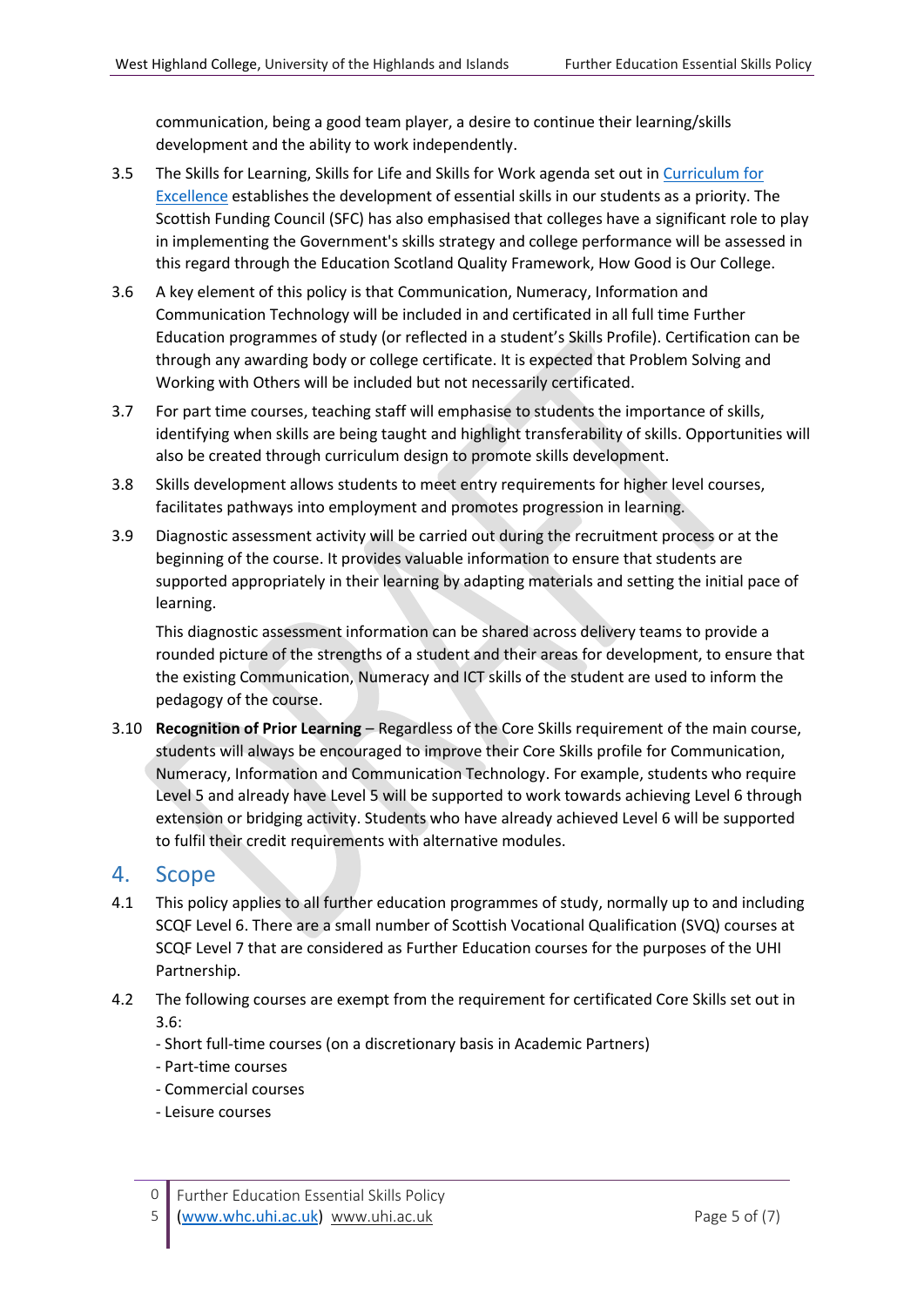## 5. Notification

- 5.1 All staff will be notified of changes to the Essential Skills policy through a range of methods, including but not limited to staff meetings, intranet, Academic Partner websites as per normal policy update processes.
- 5.2 Academic Partners will be notified of any changes, allowing sufficient time to for updates to be made.
- 5.3 Students will be notified of changes by academic partners working with HISA.

## 6. Roles and Responsibilities

- 6.1 It is the responsibility of everyone in the college to create a positive environment for both students and staff to develop Essential Skills (including Core Skills).
- 6.2 It is the responsibility of managers of all levels within the college to enable staff to deliver this policy, where necessary directing resource or facilitating changes to curriculum and teaching. This includes ensuring all staff are appropriately skilled and qualified for their role.
- 6.3 It is the responsibility of vocational teams to design courses that include Essential Skills and Core Skills as appropriate, following curriculum design principles.
- 6.4 It is the responsibility of Core Skills and vocational teams to collaborate to include the three certificated Core Skills in programme design, and to adopt an appropriate delivery model for Core Skills on their course and offer support to meet internal and external verification requirements.
- 6.5 It is the responsibility of students to proactively engage in Essential Skills learning, and work with all staff to ensure new skills are developed or existing skills reinforced.
- 6.6 It is the responsibility of the Academic Partner to ensure any students in scope of the policy undertake any relevant diagnostic assessments to ascertain Core Skill levels.

## 7. Legislative Framework

[Further and Higher Education \(Scotland\) Act 2005](https://www.legislation.gov.uk/asp/2005/6/contents) [Equality Act 2010](https://www.legislation.gov.uk/ukpga/2010/15/contents) Education Scotland – [Curriculum for Excellence](https://education.gov.scot/scottish-education-system/policy-for-scottish-education/policy-drivers/cfe-(building-from-the-statement-appendix-incl-btc1-5)/What%20is%20Curriculum%20for%20Excellence?) [Skills for Learning, Skills for Life, and Skills for Work \(2009\)](https://scqf.org.uk/media/1142/btc4_skills_tcm4-569141.pdf) [Developing the Young Workforce: Scotland's Youth Employment Strategy \(2014\)](http://www.gov.scot/Resource/0046/00466386.pdf) [Skills for Scotland: A Lifelong Skills Strategy \(2007\)](https://www.gov.scot/Publications/2007/09/06091114/14)

## 8. Related Policies, Procedures, Guidelines and Other Resources

College Development Network – [The role of essential skills in Scottish national education](http://www.collegedevelopmentnetwork.ac.uk/wp-content/uploads/2016/05/Role-of-Essential-Skills-final-report-v7.pdf)  [policy](http://www.collegedevelopmentnetwork.ac.uk/wp-content/uploads/2016/05/Role-of-Essential-Skills-final-report-v7.pdf)

Education Scotland – [How Good is our College?](https://education.gov.scot/improvement/documents/frwk18-how-good-is-our-college151216.pdf)

Highlands and Islands Enterprise – [Business Panel Survey: Workforce, Skills and Young Talent](http://www.hie.co.uk/regional-information/economic-reports-and-research/archive/hie-business-panel-survey---workforce--skills-and-young-talent.html) 2018

Scottish Funding Council - [Outcome Agreement Guidance \(2016\)](http://www.sfc.ac.uk/web/FILES/GUI_SFCGD212016_CollegeOAGuidance1718/SFCGD212016_College_Outcome_Agreement_Guidance_2017-18.pdf)